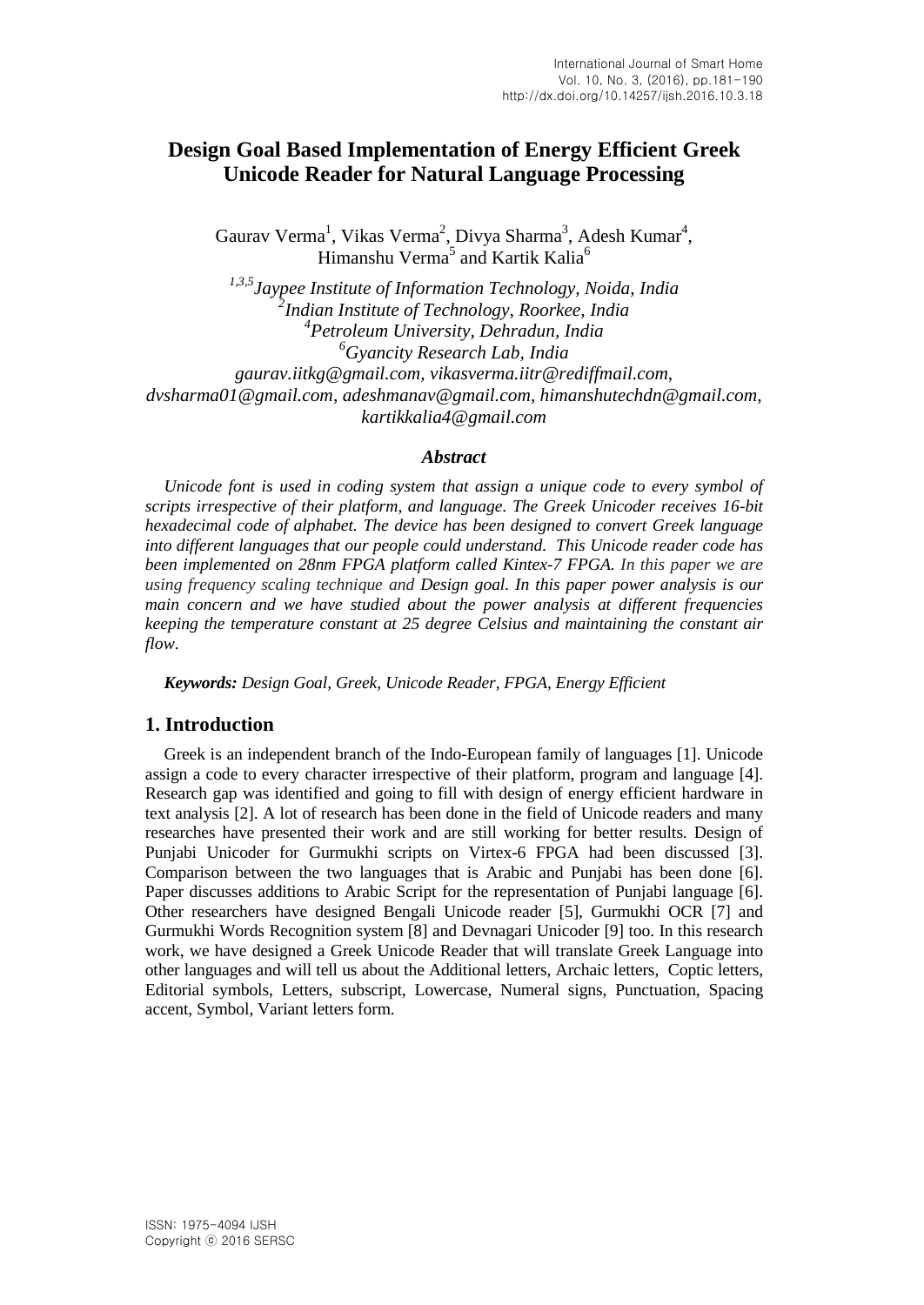

**Figure 1. Symbol of Greek Unicode Reader**

Unicoder receives16-bit hexadecimal code for symbol in scripts is visible in Figure 1. The output of reader can be one of 13 outputs. Depending on Greek input, output at output port will visible. Greek Unicode takes input as an alphabet and gives corresponding output like Additional\_letters, Archaic\_letters, Coptic\_letters, Editorial\_symbols, Letters, Lota\_subscript, Lowercase, Numeral\_signs, Punctuation, Spacing\_accent, Symbol, Variant\_letters\_form. Ranges of outputs are shown in Table 1.

| <b>Character Type</b> | <b>Unicode Range</b>         |
|-----------------------|------------------------------|
| Additional_letters    | 037F, 03F3                   |
| Archaic letters       | 0370-0373, 0376-0377, 03D8-  |
|                       | 03E1, 03FA, 03FB, 03F7, 03F8 |
| Coptic_letters        | 03E2-03EF                    |
| Editorial_symbols     | 03FD-03FF                    |
| Letters               | 0386, 0388-03CE              |
| Lota_subscript        | 037A                         |
| Lowercase             | 037B-037D                    |
| Numeral_signs         | 0374-0375                    |
| Punctuation           | 037E,0387                    |
| Spacing_accent        | 0384-0385                    |
| Symbol                | 03FC                         |
| Variant letters form  | 03CF-03D7,03F9,03F4-         |
|                       | 03F6,03F0-03F2               |

**Table 1. Hexadecimal Range of Greek Unicode**

We have taken different set of frequencies mentioned and have done power analysis by varying its design goal. In this paper, we are using frequency scaling technique as energy efficient design. Others techniques are capacitance scaling technique [10], thermal scaling [12], and scalable implementation [11]. In Xilinx software, we have five design goals and they are Area Reduction, Balanced, Minimum Runtime, Power Optimization, and Timing Performance shown in Figure 2. These design goals plays a vital role when we analyses power in our circuit or design [13-19]. In this paper power analysis is our main concern and we have studied about the power analysis in this paper at different frequencies keeping the temperature constant at 25 degree Celsius and maintaining the constant air flow.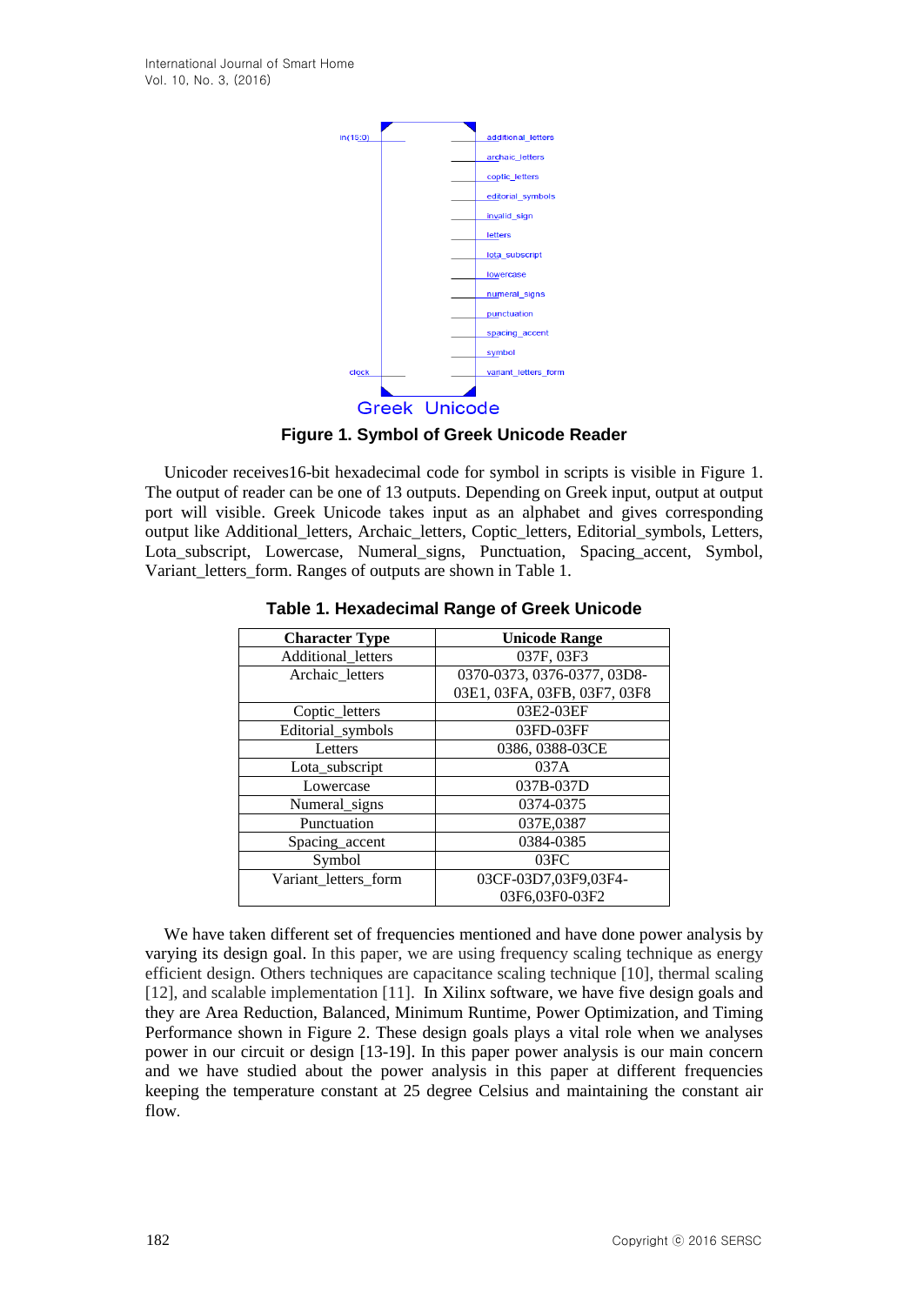

**Figure 2. Types of Design Goal**

Power is also of two types (i) Static (ii) Dynamic. In this research work we have focus on the dynamic power and it includes Clock Power (CPower), Logic Power (LoPower), Signal Power (SPower), IO Power (IOPower), and Leakage Power (LePower). The sum of all these give us the TPower involved in the designed. Figure 3 shows the components of power. Our main aim is to make it energy efficient that's why the testing has been done at different frequencies and different design goal.



**Figure 3. Components of Dynamic Power**

# **2. Power Analysis**

A. Power Analysis at 1400 Million Hertz

| Design goal        | CPower | ∟oPower | SPower | <b>IOPower</b> | LePower | TPower |
|--------------------|--------|---------|--------|----------------|---------|--------|
| Area reduction     | 0.008  | 0.001   | 0.002  | 0.006          | 0.045   | 0.062  |
| <b>Balanced</b>    | 0.008  | 0.001   | 0.002  | 0.061          | 0.045   | 0.118  |
| Minimum runtime    | 0.013  | 0.001   | 0.002  | 0.004          | 0.045   | 0.066  |
| Power optimization | 0.013  | 0.001   | 0.002  | 0.004          | 0.045   | 0.066  |
| Timing performance | 0.008  | 0.001   | 0.002  | 0.061          | 0.045   | 0.118  |

**Table 2. Power Analysis at 1400 Million Hertz**

There is 38.46% saving in C Power dissipation with area reduction, Balanced and Timing Performance design goal, when compare to power dissipation with minimum run time and Power Optimization design goal. There is 90.16% reduction in IO power dissipation with area reduction design and 93.44% reduction in IO power dissipation with Minimum runtime and Power Optimization goal when compared with Balanced and Timing performance design goal. There is no change in LoPower, SPower and LePower. There is 44.06% saving in TPower dissipation with minimum runtime and power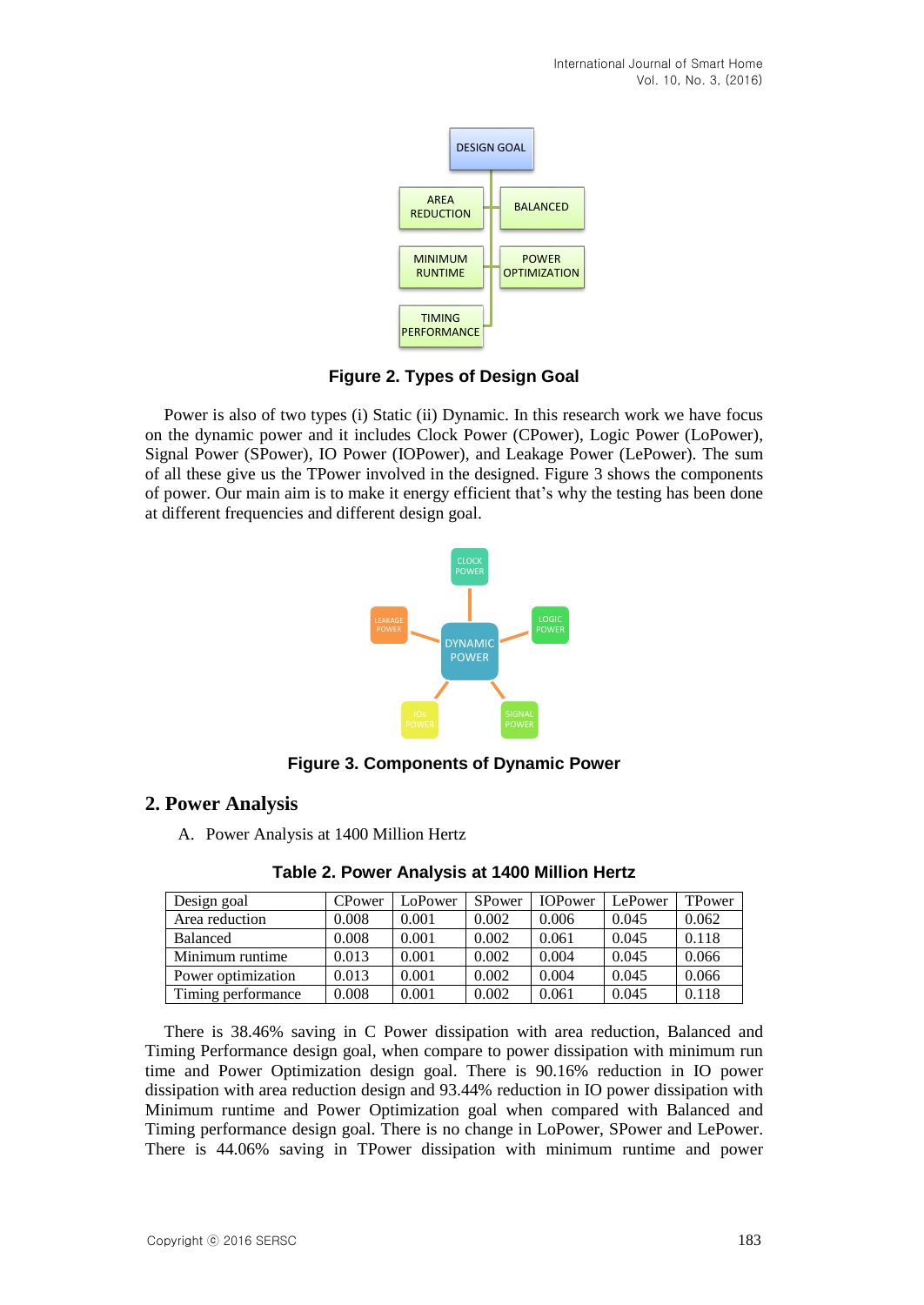optimization when compared with balanced and timing performance design goal's power dissipation as visible in Table 2 and Figure 4.



**Figure 4. Power Dissipation at 1400 Million Hertz**

B. Power Analysis at 1.2Giga Hertz

| Design goal        | CPower | LoPower | SPower | <b>IOP</b> ower | LePower | TPower |
|--------------------|--------|---------|--------|-----------------|---------|--------|
| Area reduction     | 0.007  | 0.001   | 0.002  | 0.005           | 0.045   | 0.059  |
| <b>Balanced</b>    | 0.007  | 0.001   | 0.002  | 0.045           | 0.045   | 0.100  |
| Minimum runtime    | 0.007  | 0.001   | 0.002  | 0.045           | 0.045   | 0.100  |
| Power optimization | 0.011  | 0.001   | 0.002  | 0.004           | 0.045   | 0.063  |
| Timing performance | 0.007  | 0.001   | 0.002  | 0.045           | 0.045   | 0.100  |

**Table 3. Power Analysis at 1.2Giga Hertz**

There is 36.36% saving in CPower dissipation with area reduction, balanced, minimum runtime, Timing performance design goal when compared with power dissipation of with balanced, minimum run time, and timing performance design goal. There is 41.50% reduction in IO power dissipation with power optimization design goal in compare to all other different design goal. There is no change in LoPower and LePower. There is 12.5% saving in SPower dissipation with area reduction, power optimization, timing performance and balanced when compared with power dissipation of minimum runtime. There is 20.83% saving in TPower dissipation with power optimization when compared with balanced, minimum runtime and timing performance design goal's power dissipation as visible in Table 3 and Figure 5.



**Figure 5. Power Dissipation at 1.2 Giga Hertz**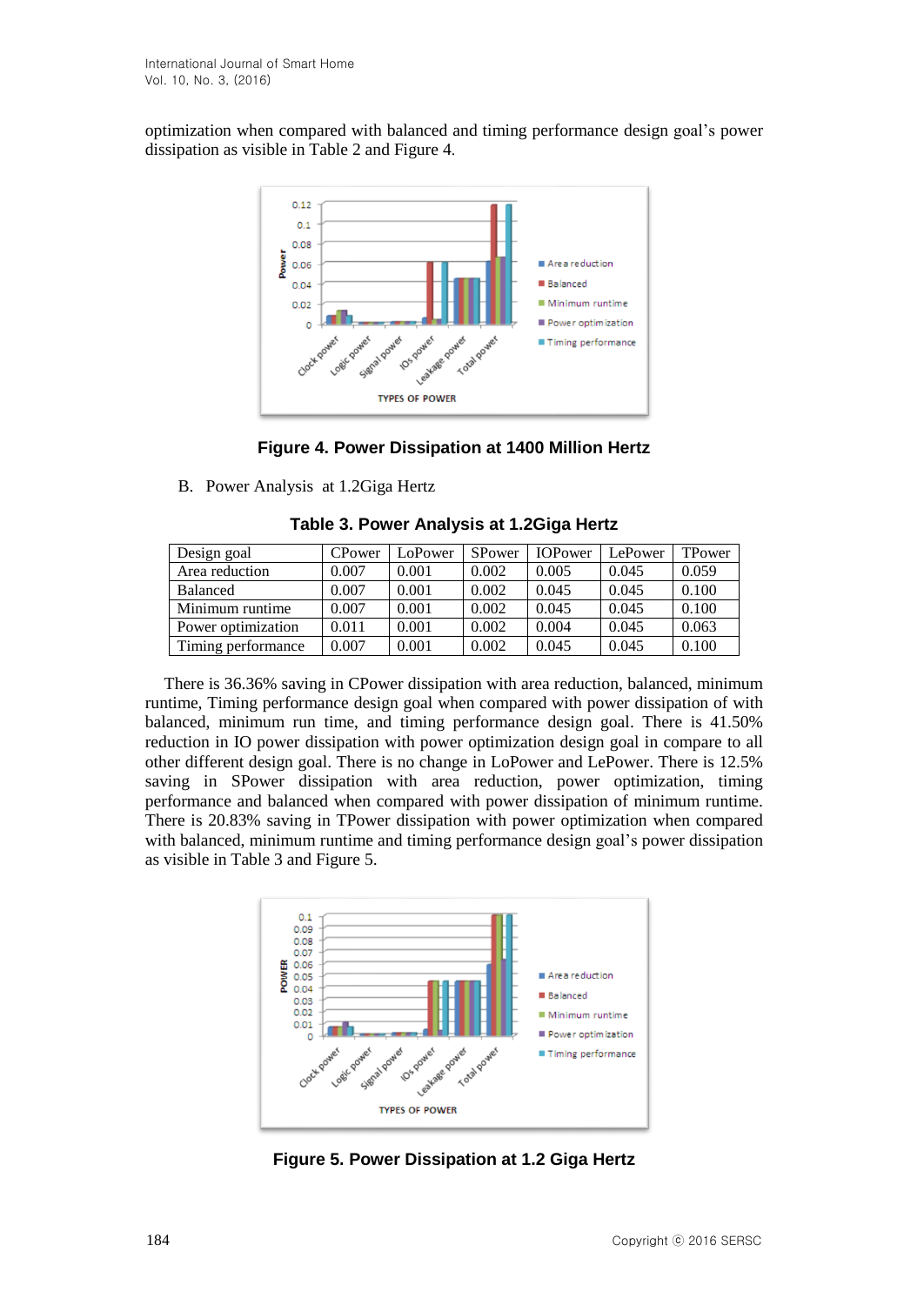C. Power Analysis at 2100 Million Hertz

| Design goal     | CPower | LoPower | SPower | <b>IOPower</b> | LePower | TPower |
|-----------------|--------|---------|--------|----------------|---------|--------|
| Area            | 0.012  | 0.001   | 0.003  | 0.010          | 0.045   | 0.072  |
| reduction       |        |         |        |                |         |        |
| <b>Balanced</b> | 0.012  | 0.001   | 0.004  | 0.134          | 0.046   | 0.197  |
| Minimum         | 0.012  | 0.001   | 0.004  | 0.134          | 0.046   | 0.196  |
| runtime         |        |         |        |                |         |        |
| Power           | 0.020  | 0.001   | 0.004  | 0.006          | 0.045   | 0.076  |
| optimization    |        |         |        |                |         |        |
| Timing          | 0.012  | 0.001   | 0.003  | 0.134          | 0.046   | 0.196  |
| performance     |        |         |        |                |         |        |

**Table 4. Power Analysis at 2100 Million Hertz**

There is 35.29% saving in CPower dissipation with area reduction design goal , 23.52% saving in CPower dissipation with power optimization design goal in compare to power dissipation with balanced, minimum run time, and timing performance design goal. There is 64.74% reduction in IO power dissipation with power optimization design goal in compare to all other different design goal. There is no change in LoPower and LePower. There is 14.28% saving in SPower dissipation with area reduction, power optimization when compared with power dissipation of minimum runtime. There is 7.14% saving in SPower with balanced when compared with minimum runtime. There is 45% saving in TPower dissipation with power optimization when compared with minimum runtime design goal's power dissipation as visible in Table 4 and Figure 6.





D. Power Analysis at 1700Million Hertz

| Design goal        | CPower | LoPower | SPower | <b>IOPower</b> | LePower | TPower |
|--------------------|--------|---------|--------|----------------|---------|--------|
| Area reduction     | 0.010  | 0.001   | 0.003  | 0.007          | 0.045   | 0.066  |
| <b>Balanced</b>    | 0.010  | 0.001   | 0.003  | 0.089          | 0.045   | 0.148  |
| Minimum runtime    | 0.010  | 0.001   | 0.003  | 0.089          | 0.045   | 0.148  |
| Power optimization | 0.016  | 0.001   | 0.003  | 0.005          | 0.045   | 0.070  |
| Timing performance | 0.010  | 0.001   | 0.003  | 0.089          | 0.045   | 0.148  |

**Table 5. Power Analysis at 1700Million Hertz**

There is 50% saving in CPower dissipation with area reduction design goal, 28.57% saving in CPower dissipation with power optimization design goal in compare to power dissipation with balanced, minimum run time, and timing performance design goal. There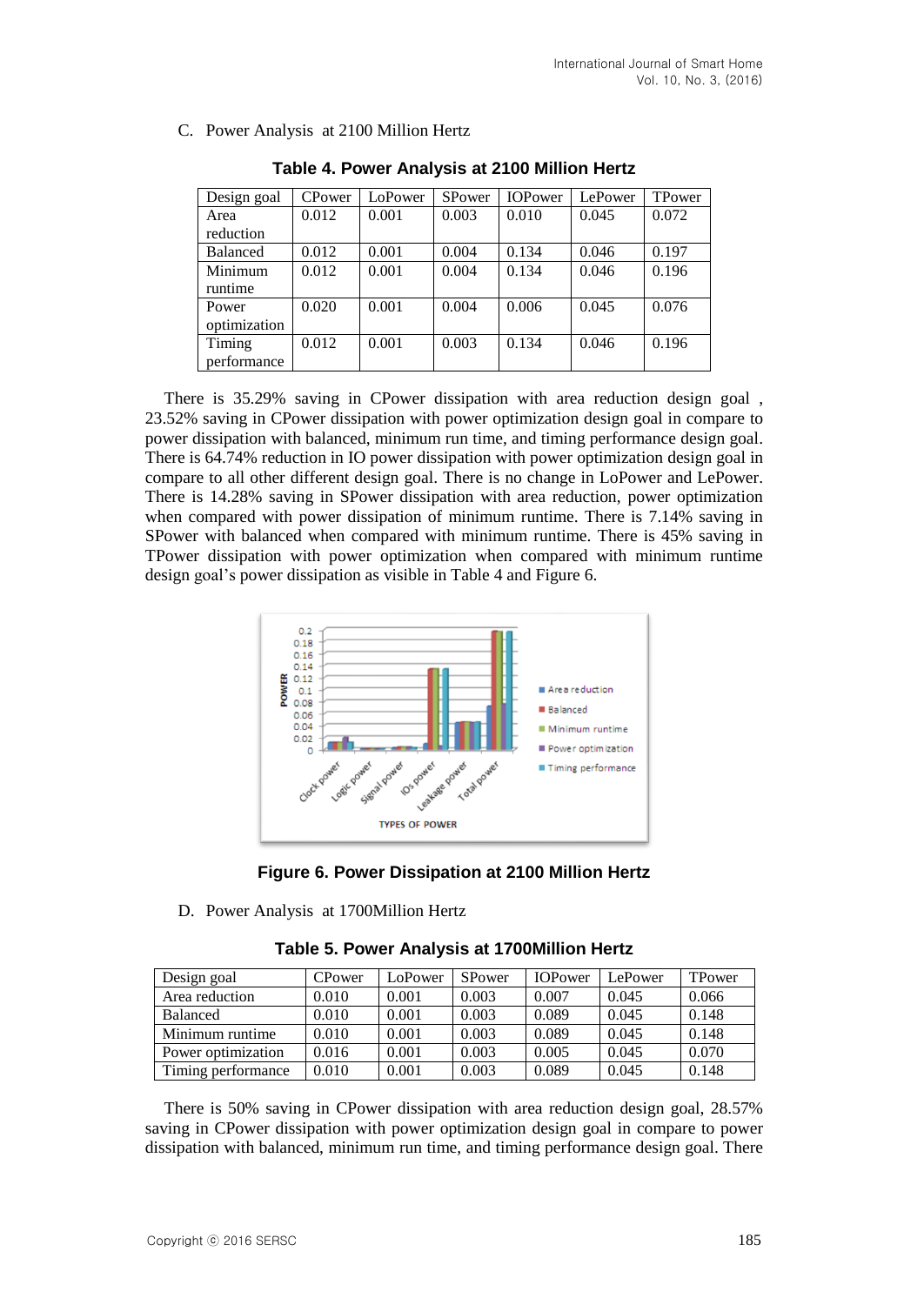is 57.28% reduction in IO power dissipation with power optimization design goal in compare to all other different design goal. There is no change in LoPower and LePower. There is 9.09% saving in SPower dissipation with area reduction, power optimization and timing when compared with power dissipation of minimum runtime and balanced. There is 35.55% saving in TPower dissipation with power optimization when compared with balanced design goal's power dissipation as visible in Table 5 and Figure 7.



**Figure 7. Power Dissipation at 1700 Million Hertz**

E. Power Analysis at 1800Million Hertz

| Design goal        | CPower | LoPower | SPower | <b>IOPower</b> | LePower | TPower |
|--------------------|--------|---------|--------|----------------|---------|--------|
| Area reduction     | 0.011  | 0.001   | 0.003  | 0.008          | 0.045   | 0.068  |
| <b>Balanced</b>    | 0.011  | 0.001   | 0.003  | 0.099          | 0.045   | 0.159  |
| Minimum runtime    | 0.011  | 0.001   | 0.003  | 0.099          | 0.045   | 0.159  |
| Power optimization | 0.017  | 0.001   | 0.003  | 0.005          | 0.045   | 0.072  |
| Timing performance | 0.011  | 0.001   | 0.003  | 0.099          | 0.045   | 0.159  |

**Table 6. Power Analysis at 1800 Million Hertz**

There is 40% saving in CPower dissipation with area reduction design goal,26.66% saving in CPower dissipation with power optimization design goal in compare to power dissipation with balanced, minimum run time, and timing performance design goal. There is 0.8% saving in IO power dissipation with balanced, minimum runtime and timing performance and 59.48 % saving in IO power dissipation with power optimization design goal in compare with area reduction design goal. There is no change in LePower. There is 16.66% saving in SPower dissipation with area reduction, power optimization and 8.33% saving in SPower dissipation with balanced and timing performance when compared with power dissipation of minimum runtime. There is 38.14% saving in TPower dissipation with power optimization when compared with minimum runtime design goal's power dissipation as visible in Table 6 and Figure 8.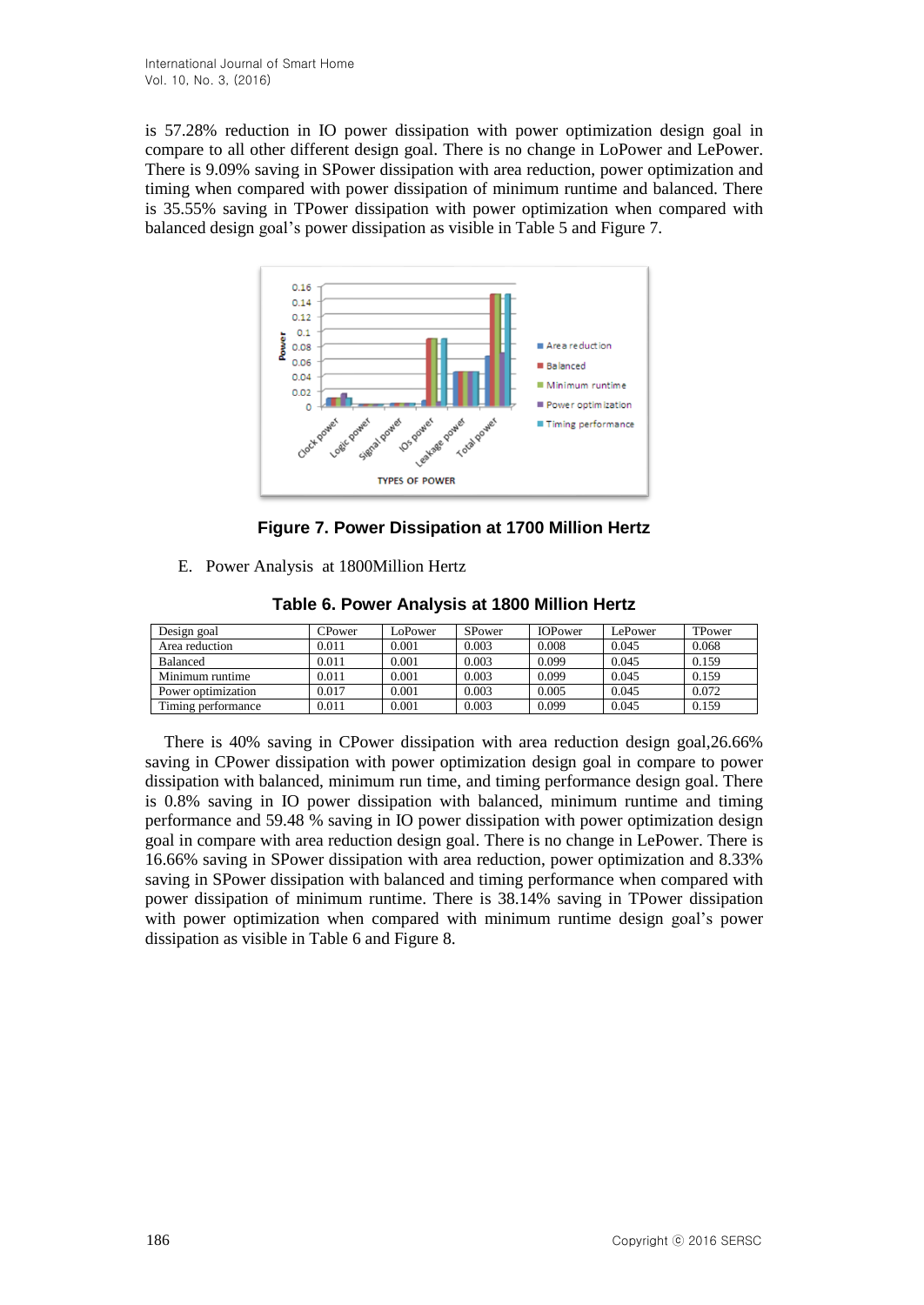

#### **Figure 8. Power Dissipation at 1800 Million Hertz**

F. Power Analysis at 2.2 Giga Hertz

| Design goal     | CPower | LoPower | SPower | <b>IOPower</b> | LePower | TPower |
|-----------------|--------|---------|--------|----------------|---------|--------|
| Area reduction  | 0.013  | 0.001   | 0.004  | 0.010          | 0.045   | 0.073  |
| <b>Balanced</b> | 0.013  | 0.001   | 0.004  | 0.146          | 0.046   | 0.210  |
| Minimum         | 0.013  | 0.001   | 0.004  | 0.146          | 0.046   | 0.210  |
| runtime         |        |         |        |                |         |        |
| Power           | 0.021  | 0.001   | 0.004  | 0.007          | 0.045   | 0.078  |
| optimization    |        |         |        |                |         |        |
| Timing          | 0.013  | 0.001   | 0.004  | 0.146          | 0.046   | 0.210  |
| performance     |        |         |        |                |         |        |

**Table 7. Power Analysis at 2.2 Giga Hertz**

There is 38.88% saving in CPower dissipation with area reduction and power optimization design goal in compare to power dissipation with balanced, minimum run time, and timing performance design goal. There is 66.66% saving in IO power dissipation with power optimization and 0.58% saving in IO power dissipation with balanced, minimum runtime and timing performance design goal in compare to area reductiondesign goal. There is no change in LoPower and LePower. There is 20% saving in SPower dissipation with area reduction, power optimization, and 13.33% saving in SPower dissipation with balanced and timing performance when compared with power dissipation of minimum runtime. There is 53.30% saving in TPower dissipation with power optimization when compared with balanced, minimum runtime and timing performance design goal's power dissipation as visible in Table 7 and Figure 9.



**Figure 9. Power Dissipation at 2.2 Giga Hertz**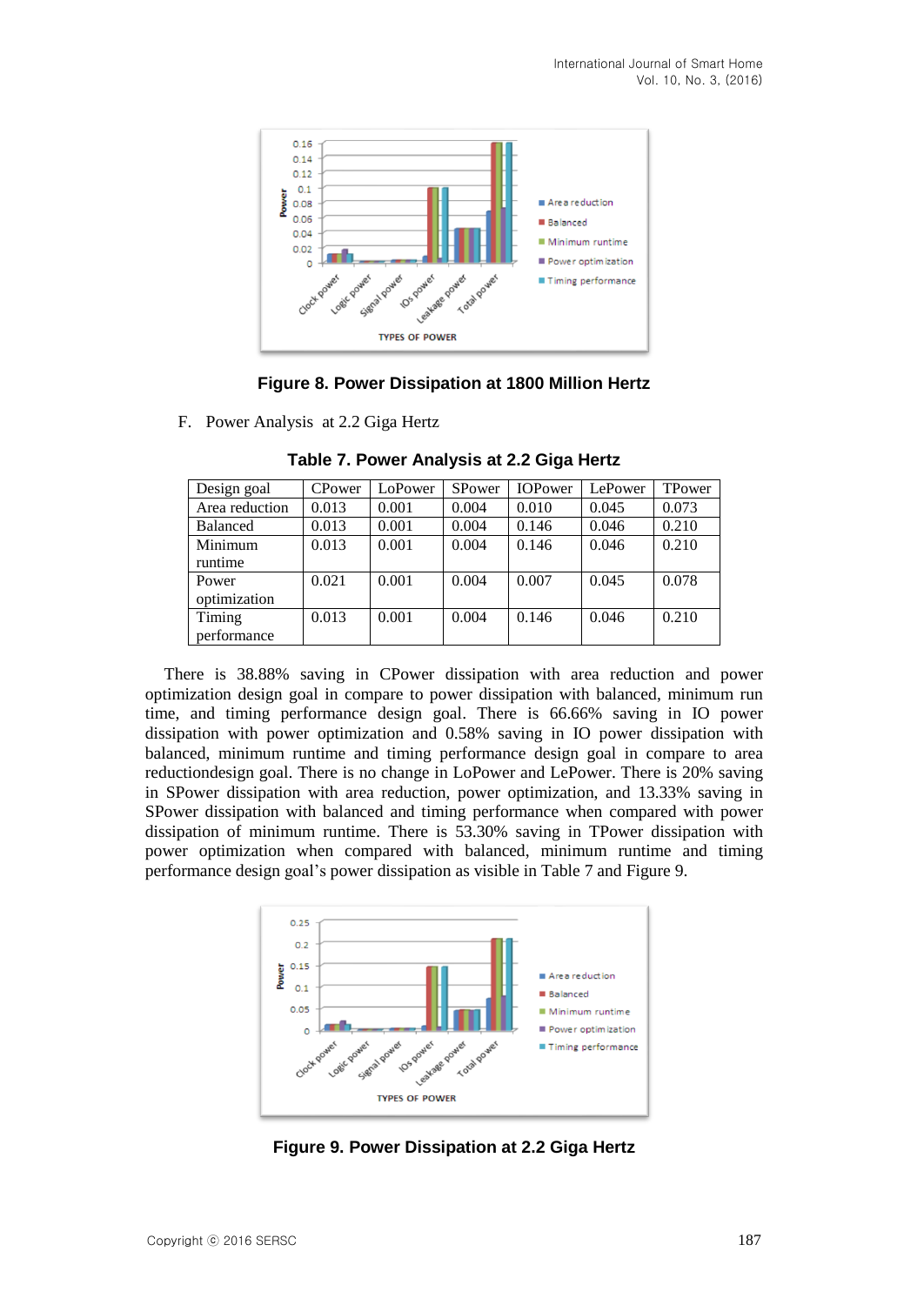# **3. Conclusion**

There was research gap in natural language processing for energy efficient design. Here, by designing the energy efficient Greek Unicode Reader we have filled this research gap. This Unicode reader code has been implemented on Xilinx ISE Design Suite 14.2 and results were tested on 28nm FPGA platform using Kintex-7 FPGA family. The device has been designed to convert Greek language into different languages that our people could understand. The schematic of Greek Unicode reader takes 16-bit hexadecimal code of alphabet and clock. The output that can be given by this reader can be one of 13 outputs. Our Unicode reader is operating at 25 degree Celsius. The design is based on different design goals like Area Reduction, Balanced, Minimum runtime, Power optimization, Timing performance and is tested at various operating frequencies such as 1400 Million Hertz, 1.2 Giga Hertz, 2100 Million Hertz, 1700 Million Hertz, 1800 Million Hertz, 2.2Giga Hertz.

## **4. Future Scope**

"The best way to predict future is to create it" is a age old saying. Similarly, predicting future of our research is limited to what we can think that is possible in near future with current understanding of system and techniques. Our current knowledge is limited to 28nm FPGA, 1.2-2.2 billion Hertz range. In future, that can be extended beyond 28nm FPGA and 1.2-2.2 GHz frequency ranges. In this work we are limited to Greek Unicode, so we can go for Unicode reader design of the other languages used in this world like Hindi, Chinese, Italian, German, Mandarin and so on.

## **References**

- [1] http://en.wikipedia.org/wiki/Greek\_language.
- [2] A. Uddin, "Thermal aware energy efficient bengali unicode reader in Text analysis", Optimization, Reliabilty, and Information Technology (ICROIT), 2014 International Conference on. IEEE, **(2014)**.
- [3] B. Pandey, "Simulation of HSTL IO standard based energy efficient Punjabi Unicode reader on FPGA", Open Source Systems and Technologies (ICOSST), 2014 International Conference on. IEEE, **(2014)**.
- [4] S. Rahaman, "Design and development of a Bengali unicode font converter", Informatics, Electronics & Vision (ICIEV), 2013 International Conference on. IEEE, **(2013)**.
- [5] A. Uddin, "Thermal aware energy efficient bengali unicode reader in Text analysis", Optimization, Reliabilty, and Information Technology (ICROIT), 2014 International Conference on. IEEE, **(2014)**.
- [6] A. Malik, "Towards a Unicode Compatible Punjabi Character Set", 27th Internationalization and Unicode Conference, **(2005)**.
- [7] G. S. Lehal and C. Singh, "A post-processor for Gurmukhi OCR", Sadhana, vol. 27, no. 1, **(2002)**, pp. 99-111.
- [8] A. Sharma, R. Kumar and R. K. Sharma, "Rearrangement of Recognized Strokes in Online Handwritten Gurmukhi Words Recognition", In 10th International Conference onDocument Analysis and Recognition, ICDAR'09, **(2009)** July, pp. 1241-1245.
- [9] B. Pandey, T. Das, T. Kumar, S. M. Mohaiminul Islam, Md Atiqur Rahman and M. E. Noor, "Low Power Devnagari Unicode Checker Design Using CGVS Approach", Advanced Materials Research-Modern Achievements and Developments in Manufacturing and Industry, Trans Tech Publications, Switzerland, vol. 984-985, pp. 1282-1285.
- [10] B. Pandey, "Capacitance scaling based energy efficient FIR filter for digital signal processing", Optimization, Reliabilty, and Information Technology (ICROIT), 2014 International Conference on. IEEE, **(2014)**.
- [11] P. C. Wu, L.-G. Chen and T.-D. Chiueh, "Scalable implementation scheme for multirate FIR filters and its application in efficient design of subband filter banks", IEEE transactions on circuits and systems for video technology, vol. 6, no. 4, **(1996)**, pp. 407-410.
- [12] K. Fushinobu and T. Hatakeyama, "Thermal scaling consideration of Si MOSFETs with gate length typically larger than 100 nm", Semiconductor Thermal Measurement and Management Symposium (SEMI-THERM), 2011 27th Annual IEEE. IEEE, **(2011)**.
- [13] S. Madhok, "HSTL IO Standard Based Energy Efficient Multiplier Design using Nikhilam Navatashcaramam Dashatah on 28nm FPGA", International Journal of Control and Automation, http://www.sersc.org/journals/IJCA/vol8\_no8/5.pdf, vol. 8, no. 8, **(2015)** August.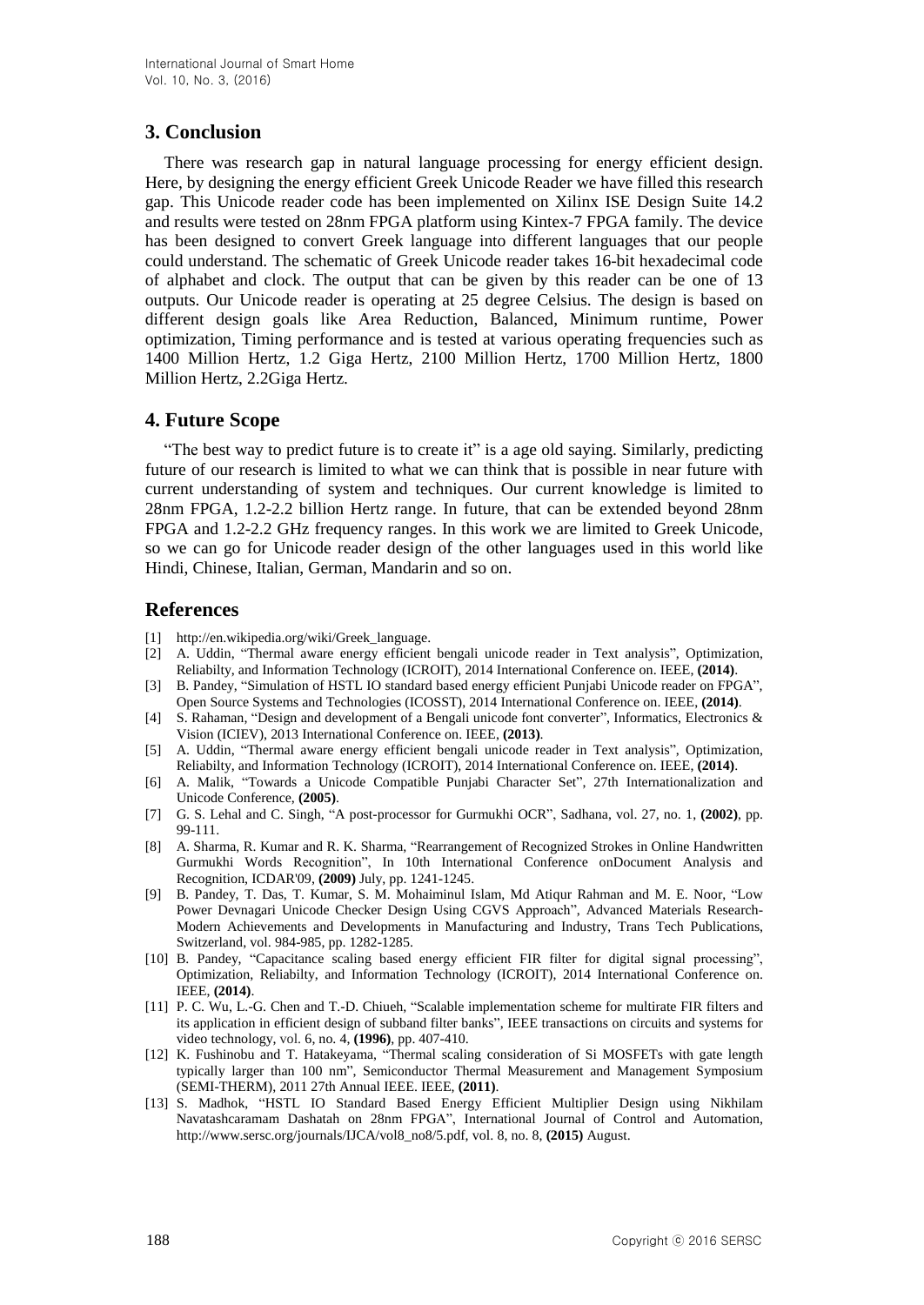- [14] B. Pandey, "SSTL Based Power Efficient Implementation of DES Security Algorithm on 28nm FPGA", Its Application, http://www.sersc.org/journals/IJSIA/vol9\_no7\_2015/23.pdf, vol. 9, no. 7, July **(2015)**, pp. 267-274.
- [15] T. Kumar, "CTHS Based Energy Efficient Thermal Aware Image ALU Design on FPGA", Springer Wireless Personal Communications, An International Journal, ISSN:0929-6212 (print), vol. 83, no. 1, **(2015)** July.
- [16] S. H. A. Musavi, "IoTs Enable Active Contour Modeling Based Energy Efficient and Thermal Aware Object Tracking on FPGA", Springer Wireless Personal Communications, ISSN:1572-834X(electronic), vol. 85, no. 2, **(2015)** May 20, pp. 529-543.
- [17] T. Kumar, "Mobile DDR IO Standard Based High Performance Energy Efficient Portable ALU Design on FPGA", Springer Wireless Personal Communications, An International Journal, vol. 76, no. 3, **(2014)**, pp. 569-578.
- [18] T. Gupta, G. Verma, A. Kaur, B. Pandey and A. Singh, T. Kaur, "Energy Efficient Counter Design Using Voltage Scaling On FPGA", International Conference on Communication Systems and Network Technologies (CSNT-2015) organized by Machine Intelligence Research Labs, Gwalior, India, **(2015)** April 4-6.
- [19] G. Verma, A. Moudgil, K. Garg and B. Pandey, "Thermal and Power Aware Internet of Things Enable RAM Design on FPGA", International Conference on "Computing for Sustainable Global Development, at Bharati Vidyapeeth's Institute of Computer Applications and Management (BVICAM), New Delhi, India, **(2015)** March 11-13.